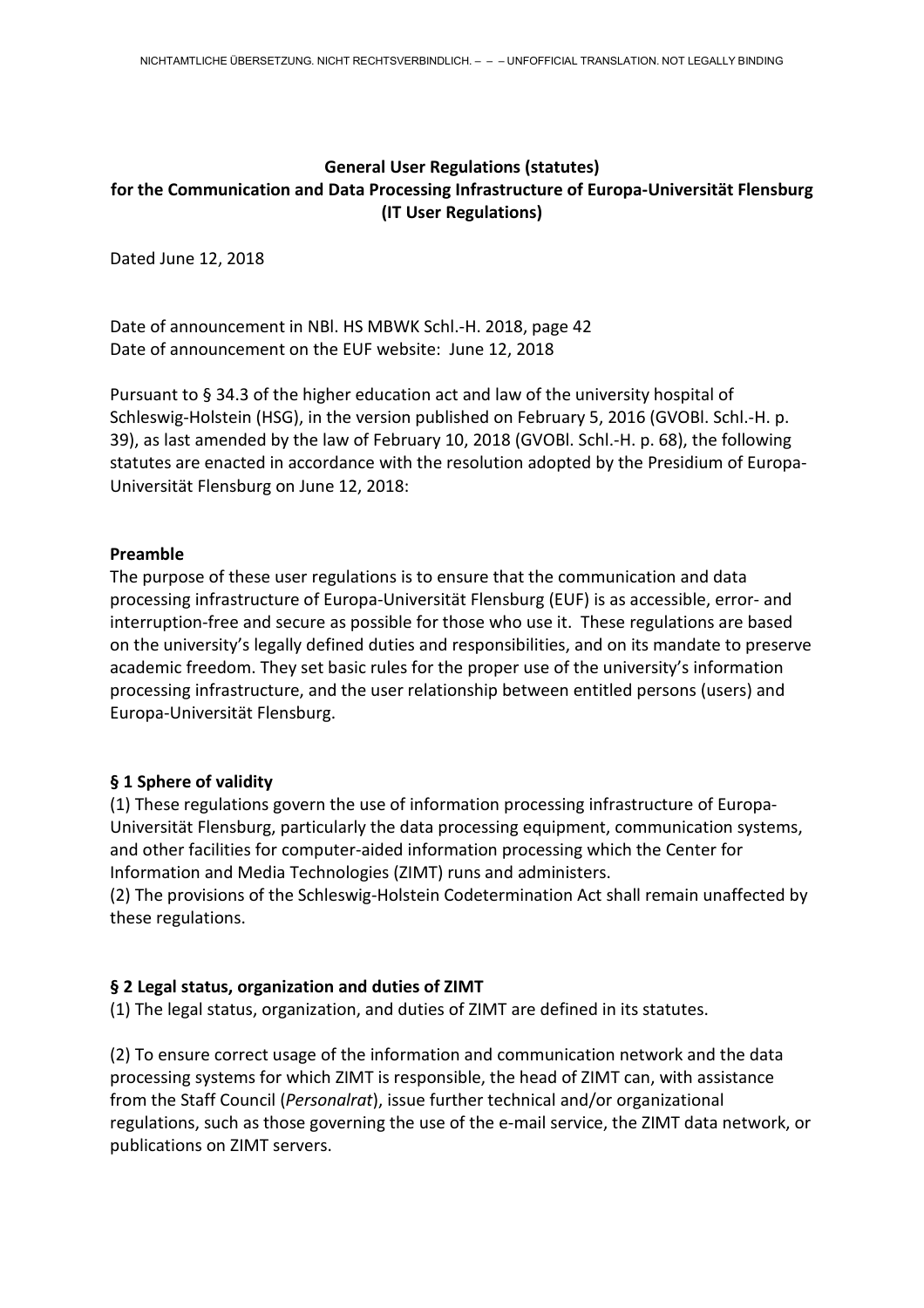## **§ 3 Entitlement and permission to use**

(1) EUF staff are entitled to use the IT services at EUF, for which they are granted permission upon their appointment or when they sign their employment contract. Permission can also be granted to:

1. Other members of the EUF community, as defined in § 13 HSG

- 2. Representatives of the university, for the purposes of executing official duties
- 3. Persons associated with facilities and institutions affiliated with EUF
- 4. Members of other universities, per special agreement

5. Other research and educational institutions and authorities associated with the German state of Schleswig-Holstein, per special agreement

6. The Schleswig-Holstein student union

7. Other legal or natural persons, per special agreement, provided that their usage is not detrimental to the interests of the group of persons listed in 1-6.

EUF reserves the right to restrict the group of persons entitled to use these services.

(2) Usage permission is granted solely for academic purposes with respect to research, teaching, studies, training, and for the execution of other EUF duties. Minor usage for other purposes is allowed if it does not go against the goals of ZIMT or the interests of the persons specified in paragraph 1.

(3) Permission to use the IT facilities and services of EUF is granted via a user permit. Students receive this permit when they enroll. In other cases, a permit can be obtained by application to the Presidium or a representative of the Presidium.

(4) Applications should be submitted via an application process specified by ZIMT.

(5) The user permit is valid only as long as the user's enrollment or employment at EUF, and/or only for the stated duration of the project for which the permit was request.

(6) To ensure that operation is correct and free of errors, user permits may be subject to a limitation of computing and online time, as well as other usage-related terms and conditions.

(7) ZIMT can also make the permission to use specific IT services conditional upon the user's possession of certain skills, competencies, or authorizations.

(8) If computing resources are insufficient to meet the needs of all authorized users, said resources may be allocated to individual authorized users in the order set out in § 1, since permission can only be granted within the boundaries imposed by the available resource capacities.

(9) The user permit can be denied, revoked or subsequently rescinded in whole or in part, in particular under the following conditions:

1. No formal application is submitted, or the information in the application is not or is no longer correct.

2. The conditions for proper use are not or are no longer present, especially due to technical defects in the data processing equipment.

3. The user is barred from using the facilities, in accordance with § 5.

4. The planned project is incompatible with the duties of ZIMT and with the purposes stated in paragraph 2.

5. The available data processing resources either do not suit the purpose for which they were requested, or are reserved for special purposes.

6. The requested resources are already in use and thus are insufficient to meet the needs of the planned project.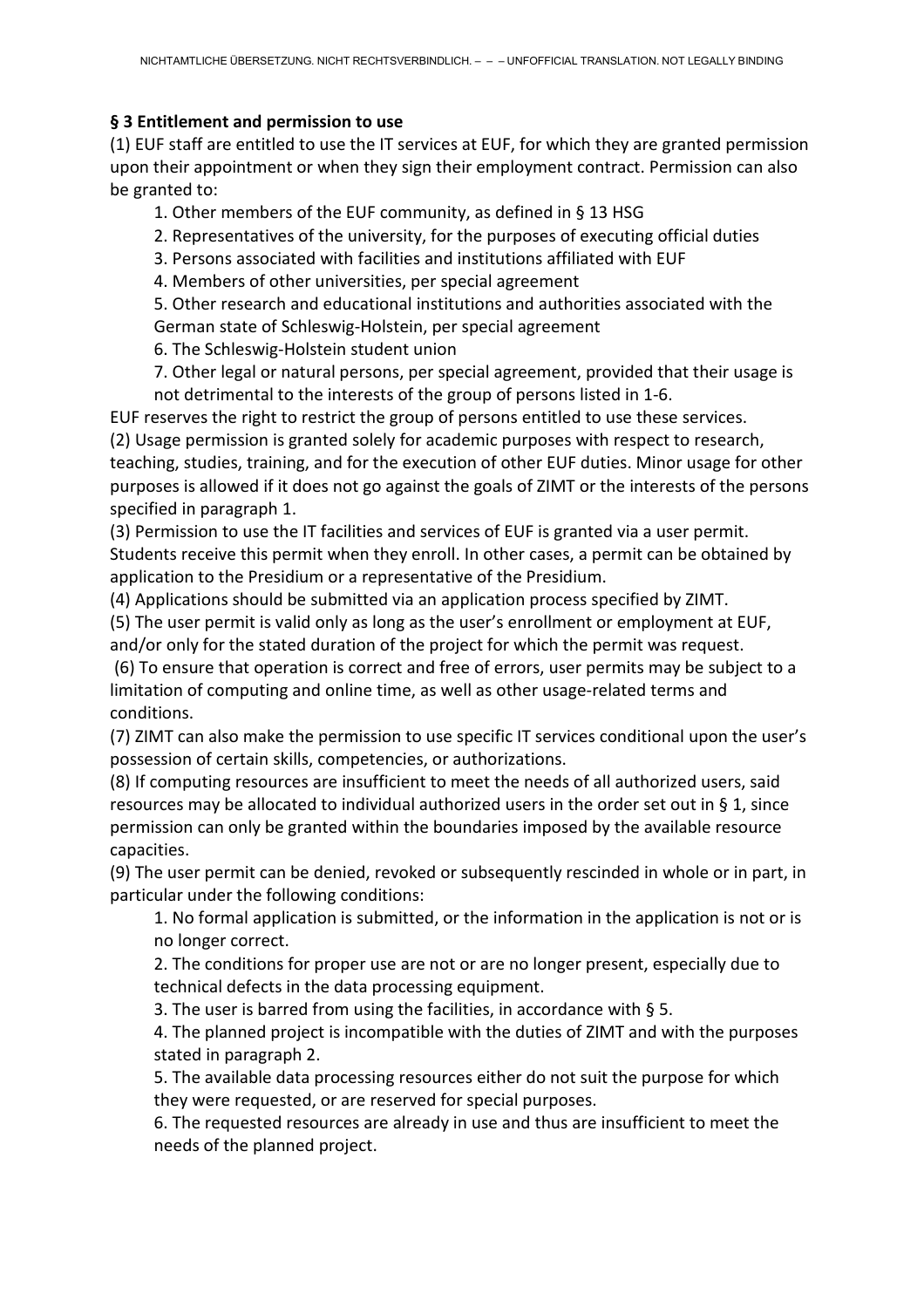7. The data processing components to be used are connected to a network that must meet special data protection requirements, and there appears to be no objective reason for the planned project.

8. The requested use is likely to be unduly detrimental to other legitimate projects. (10) The decision to take action on the basis of Paragraph 9 shall be made by the Presidium in consultation with the head of ZIMT, who shall act in an advisory capacity. The Presidium may delegate this task to an authorized person.

## **§ 4 User rights and obligations**

(1) Entitled persons have the right to use the services and facilities, computer equipment, and information and communication systems of EUF under the terms of the user permit and in accordance with these regulations and those pursuant to § 2. Any use deviating from these conditions requires a separate permit.

(2) Users are required:

## 1. General

a) To comply with the provisions of these regulations and observe the limitations of the user permit, in particular the purposes pursuant to  $\S$  3, paragraph 2 b) To refrain from any activity that interferes with the proper operation of the IT equipment of EUF

c) To handle all IT equipment, information and communication systems and other EUF facilities with care and consideration

#### 2. User Identification

a) To work solely with the user identification authorized to them under the terms of the permit

(b) To ensure that no other person gains access to personal passwords, and to take measures to prevent unauthorized persons from accessing the computer resources of EUF. This includes protecting access to those resources by using a secret and appropriate (i.e., not easily guessed) password, which should be changed as regularly as possible

c) Neither to divulge nor to use third-party user identifications and passwords d) Neither to gain unauthorized access to the information of third parties, nor to divulge, use, or change such information without permission

3. Software usage, Copyrights

a) To use software, documentation and other data in accordance with legal requirements, in particular as regards copyright protection, and to observe the licensing conditions under which ZIMT provides software, documentation and data b) Neither to copy nor to divulge to third parties without permission the software, documentation and data provided by ZIMT, nor to use these for purposes other than those expressly permitted

4. Use of ZIMT facilities and computer labs

a) To observe EUF house rules in ZIMT facilities, and to follow staff instructions if a rule is violated

b) To show one's user permit upon request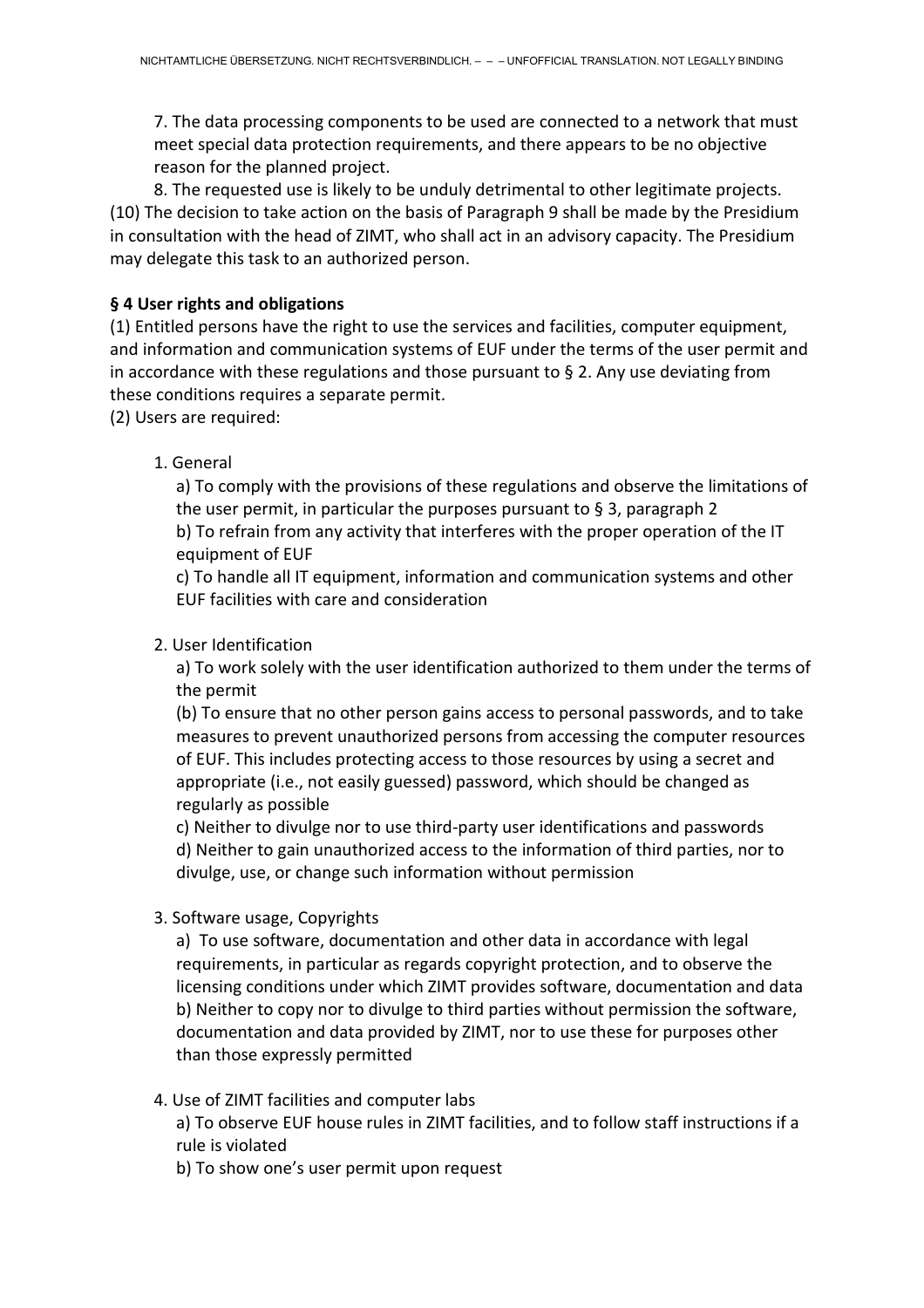(c) To report immediately to ZIMT all disruptions, damage or errors in IT equipment and data equipment belonging to ZIMT, without fixing these oneself (d) Not to interfere with ZIMT-installed hardware, operating system configurations, system files, system-relevant files of authorized persons, or the network, except in agreement with ZIMT

## 5. Other

a) In justified individual cases, especially in the case of a justified suspicion of misuse or for troubleshooting purposes, to inform the head of ZIMT about the methods and programs used and give ZIMT access to said programs for control purposes

b) To avoid uncoordinated or unjustified excessive loading of the network to the detriment of third parties

c) To cooperate with the data protection officer (DPO) when handling personal data, and to take into consideration the data protection and data security precautions that she or he proposes, while upholding the obligations of users with respect to data protection.

(d) To comply with the data processing security guidelines of EUF

(3) The persons entitled to use the data pursuant to § 3 shall be specifically informed of the following criminal offences:

- 1. Data espionage (§ 202a StGB);
- 2. Data interception (§ 202b StGB);
- 3. Preparing to spy on or intercept data (§ 202c StGB);
- 4. Data modification (§ 303a StGB) and computer sabotage (§ 303b StGB);
- 5. Computer fraud (§ 263a StGB);

6. Dissemination of pornographic representations (§§ 184 ff. StGB), particularly the acquisition and possession of pedophilic depictions (§ 184b StGB) and dissemination of pornographic performances via radio or telemedia (§ 184d StGB);

7. Dissemination of propaganda materials of unconstitutional organizations (§ 86 StGB) and sedition (§ 130 StGB);

8. Personal offenses, such as insult or libel (§§ 185 ff. StGB);

9. Criminal copyright violations, e.g., copying software in violation of copyright (§§ 106 ff. UrhG).

# **§ 5 Exclusion from use**

(1) Users may be temporarily or permanently restricted in their use of the data processing resources, or barred from using them, if they:

1. Culpably violate these user regulations, particularly the obligations listed in § 4 (abusive conduct) or

2. Misuse EUF data processing resources for the purpose of engaging in criminal offences

3. Cause disadvantages to EUF as a result of other kinds of illegal user activity or behavior (e.g. copyright or trademark infringements)

(2) Action pursuant to paragraph 1 shall only be taken after a prior unsuccessful warning. This shall not apply in the event of imminent danger, in which case the involved parties must be informed of said action without delay. The person or persons concerned shall be given the opportunity to respond.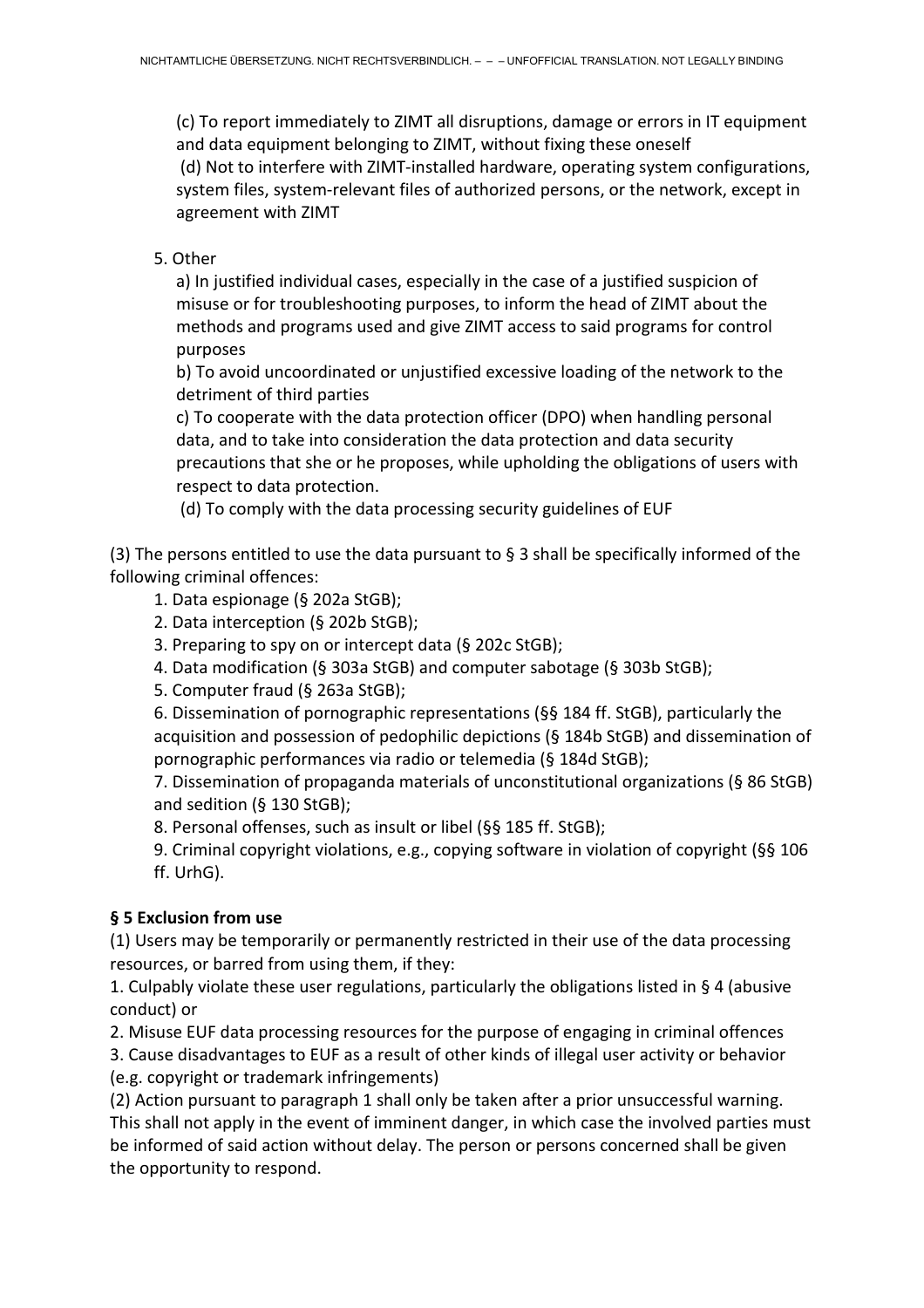(3) Temporary restrictions of use, which are decided on by the head of ZIMT, should be lifted as soon as proper use appears to have been restored.

(4) Permanent restriction of use or complete exclusion from further use will only be considered in the case of serious or repeated infringements within the meaning of paragraph 1, if future conduct is also unlikely to be proper. Decisions regarding permanent exclusion are made by the Presidium upon request from the head of ZIMT and after hearing from all involved parties. Possible claims of ZIMT arising from the usage relationship shall remain unaffected.

# **§ 6 Rights and obligations of ZIMT**

(1) ZIMT administers all user permits granted, for which it maintains a central user file in which all necessary user data are collected and processed, for the purposes of ensuring proper data processing operations by ZIMT.

(2) Insofar as this is necessary for troubleshooting, system administration and expansion, or for reasons related to system security and the protection of user data, ZIMT may temporarily restrict the use of its resources or temporarily block user identifications. To the extent that this is possible, the persons concerned must be informed of this in advance.

(3) If there are sufficient grounds to believe that a user is holding illegal, ready-to-use content on EUF servers, the head of ZIMT can prevent further use of this content until the legal situation has been sufficiently clarified.

(4) To protect the IT resources and the user data from unauthorized access by third parties, ZIMT is entitled to check the security of the system/personal passwords and user data by means of regular manual or automated measures and to initiate necessary safeguards (for example, by changing easily guessed passwords). A change request can be directed to the authorized user. All parties concerned must be informed immediately of any necessary changes to personal passwords, access rights to user files, and other relevant safeguards taken by ZIMT.

(5) In accordance with the regulations listed below, the provisions of the (EU) Regulation 2016/679 (Basic Data Protection Regulation), the Schleswig-Holstein Data Protection Act, and other sector-specific data protection regulations, ZIMT shall be entitled to document the use of data processing systems by individual users and to process data, but only to the extent that this is necessary for

- 1. Ensuring proper system operation
- 2. Resource planning and system administration
- 3. Protecting the personal data of third parties
- 4. Accounting purposes
- 5. Detecting and eliminating errors
- 6. Investigating and preventing illegal or abusive usage

(6) Any data processing carried out in accordance with paragraph 5, for the purposes of inspecting or evaluating the data, can only take place with the involvement of the IT security officer(s) and data protection officer(s).

(7) Subject to the requirements of paragraphs 5 and 6, ZIMT is also entitled to inspect the files of specific users while respecting data secrecy, to the extent that this is necessary to eliminate current disturbances or to clarify and prevent abuses. However, this is only permissible if there are actual indications that such may be the case.

Message and e-mail inboxes can only be inspected if doing so is indispensable to solving current problems with the mail service.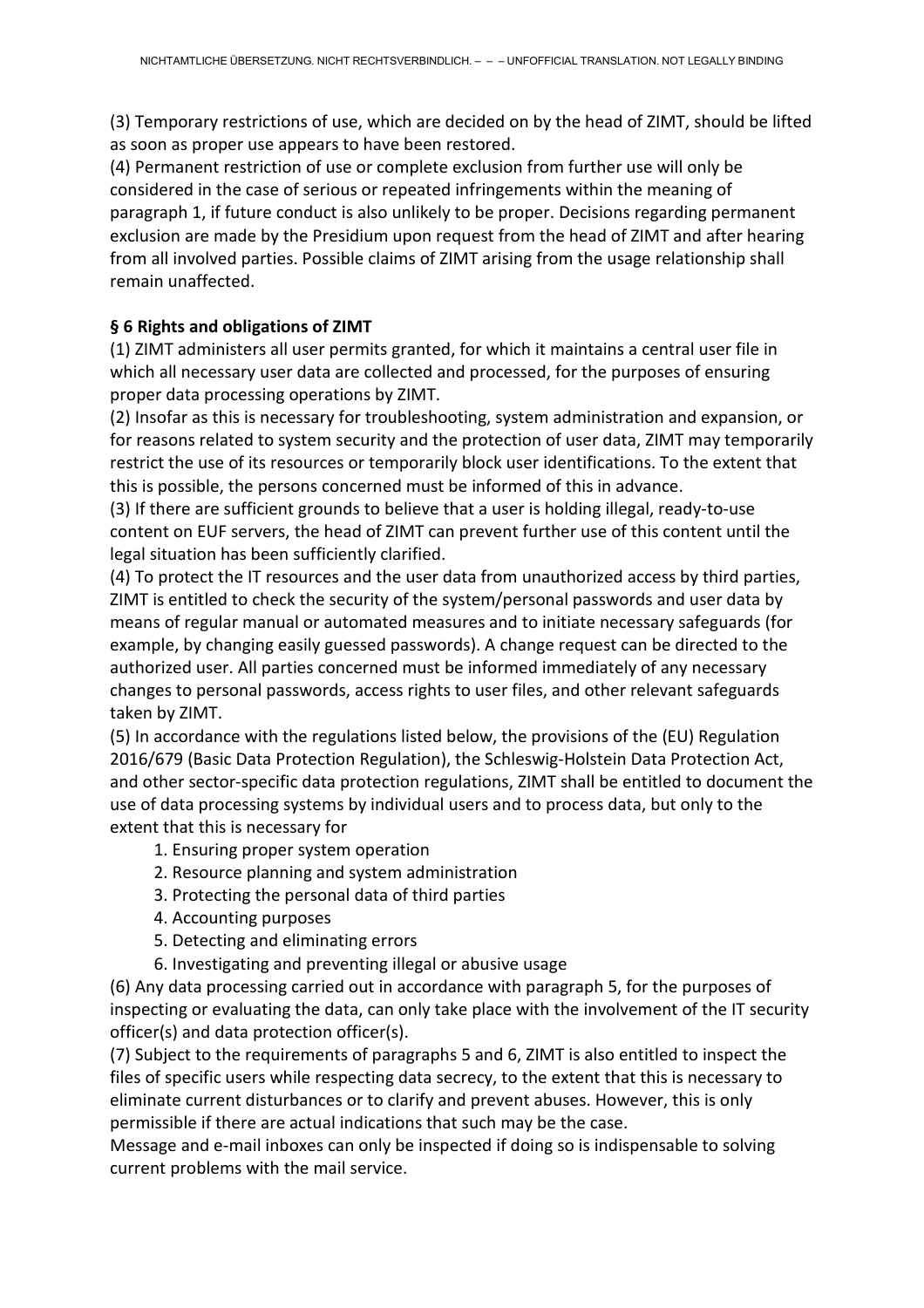In any case, the inspection must be documented and the user's immediate supervisor (head of department or service) must be immediately informed after the purpose of the inspection has been served. In the case of students, this function is performed by the EUF Vice-President for Studies and Teaching.

The department head informs the following parties of the inspection:

- 1. The person concerned
- 2. The members of the responsible staff council (*Personalrat*)
- 3. If necessary, the academic supervisor
- 4. If necessary, other persons, bodies, or committees

The head of department will then arrange for further action to be taken.

(8) Subject to the requirements of paragraphs 5 and 6, traffic and usage data with respect to communications (in particular email) can also be documented. However, only the more detailed circumstances of the telecommunications can be collected, processed and used not the non-public communication contents.

The traffic and usage data of the online activities on the Internet and other telemedia provided by ZIMT for use or to which ZIMT provides access for use, must be deleted as early as possible, unless it concerns accounting data.

(9) In accordance with legal provisions, ZIMT is obliged to maintain telecommunications and data secrecy.

## **§ 7 User liability**

1. The user is liable for all disadvantages to EUF resulting from the improper or unlawful use of the university's data processing resources and user permit, or from the user's culpable failure to comply with her or his obligations, as set forth in these regulations.

(2) The user is also liable for damages caused by third party use in connection with the access and user privileges made available to her or him, if she or he is responsible for such third-party use, and particularly if said user has divulged her or his user ID or password to third parties.

(3) If, due to the user's abusive or unlawful conduct, third parties claim damages against EUF, seek cease-and-desist orders, or make any other claims, the user shall exonerate EUF from all such claims. EUF will notify the user of these proceedings, in the event that a third party takes legal action against it.

## **§ 8 Liability of the EUF**

(1) EUF does not guarantee that the system will run problem-free and without interruption at all times. Possible data losses due to technical malfunctions as well as the illegal use of confidential data through unauthorized access by third parties cannot be excluded.

(2) EUF assumes no responsibility for the correctness of the programs it makes available. EUF is also not liable for the content, in particular for the correctness, completeness and topicality of the information to which it merely provides access for use.

(3) Furthermore, EUF shall only be liable in the event of intent and gross negligence on the part of its personnel, unless there has been a culpable breach of essential duties, the observance of which is of particular importance for achieving the purpose of the contract (cardinal duties). In this case, the liability of EUF is limited to typical damages foreseeable at the time when the usage relationship was established, unless intentional or grossly negligent action is involved.

(4) Possible official liability claims against EUF remain unaffected by the above provisions.